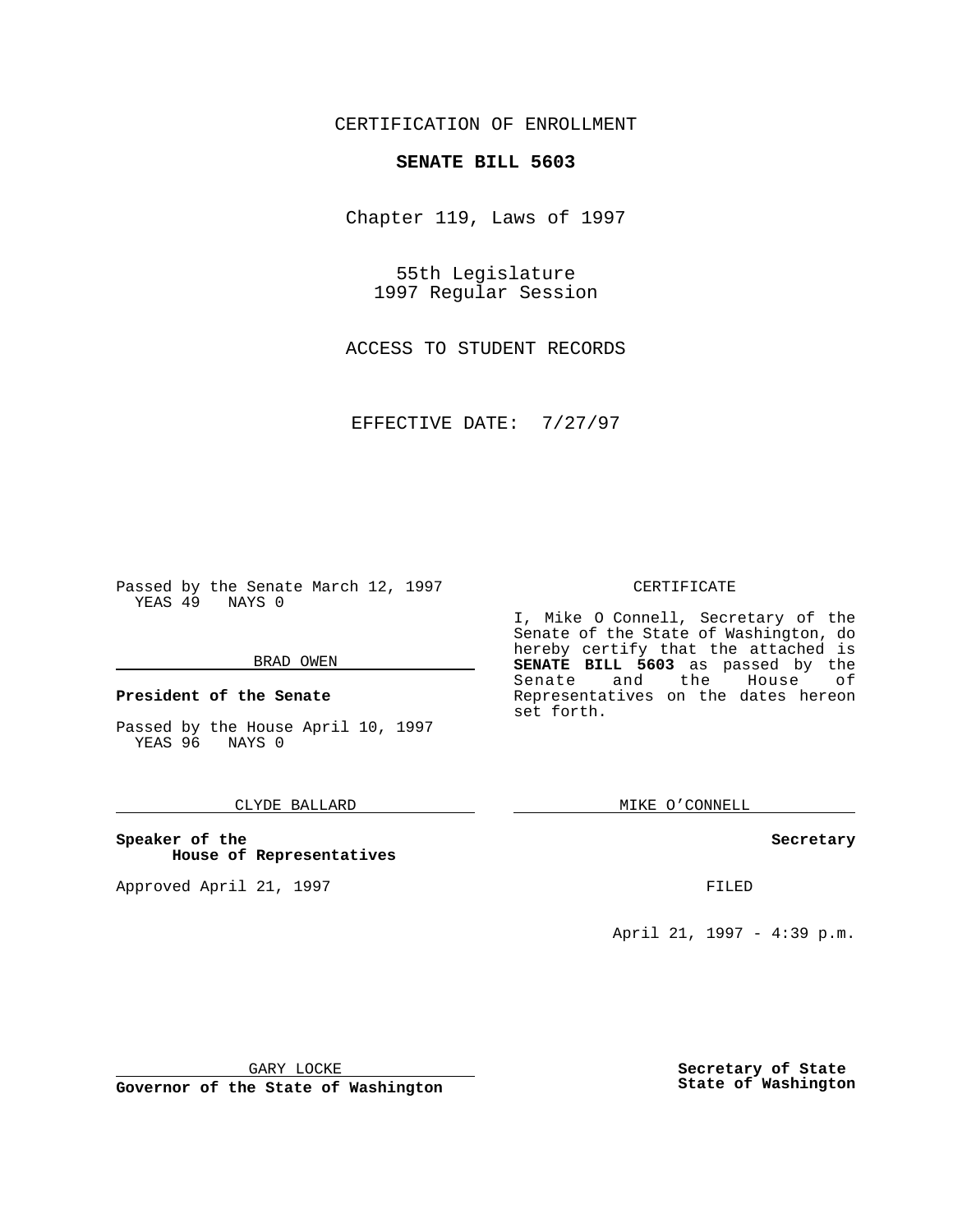## **SENATE BILL 5603** \_\_\_\_\_\_\_\_\_\_\_\_\_\_\_\_\_\_\_\_\_\_\_\_\_\_\_\_\_\_\_\_\_\_\_\_\_\_\_\_\_\_\_\_\_\_\_

\_\_\_\_\_\_\_\_\_\_\_\_\_\_\_\_\_\_\_\_\_\_\_\_\_\_\_\_\_\_\_\_\_\_\_\_\_\_\_\_\_\_\_\_\_\_\_

Passed Legislature - 1997 Regular Session

**State of Washington 55th Legislature 1997 Regular Session By** Senators Stevens, Zarelli, Johnson, Roach, Oke and Hochstatter Read first time 02/03/97. Referred to Committee on Education.

 AN ACT Relating to student records; and adding a new section to chapter 28A.600 RCW.

BE IT ENACTED BY THE LEGISLATURE OF THE STATE OF WASHINGTON:

 NEW SECTION. **Sec. 1.** A new section is added to chapter 28A.600 RCW to read as follows:

 The parent or guardian of a student who is or has been in attendance at a school has the right to review all education records of the student. A school may not release the education records of a student without the written consent of the student's parent or guardian, except as authorized by RCW 28A.600.475 and the family educational and privacy rights act of 1974, 20 U.S.C. Sec. 1232g.

 The board of directors of each school district shall establish a procedure for:

 (1) Granting the request by a parent or guardian for access to the education records of his or her child; and

 (2) Prohibiting the release of student information without the written consent of the student's parent or guardian, after the parent or guardian has been informed what information is being requested, who